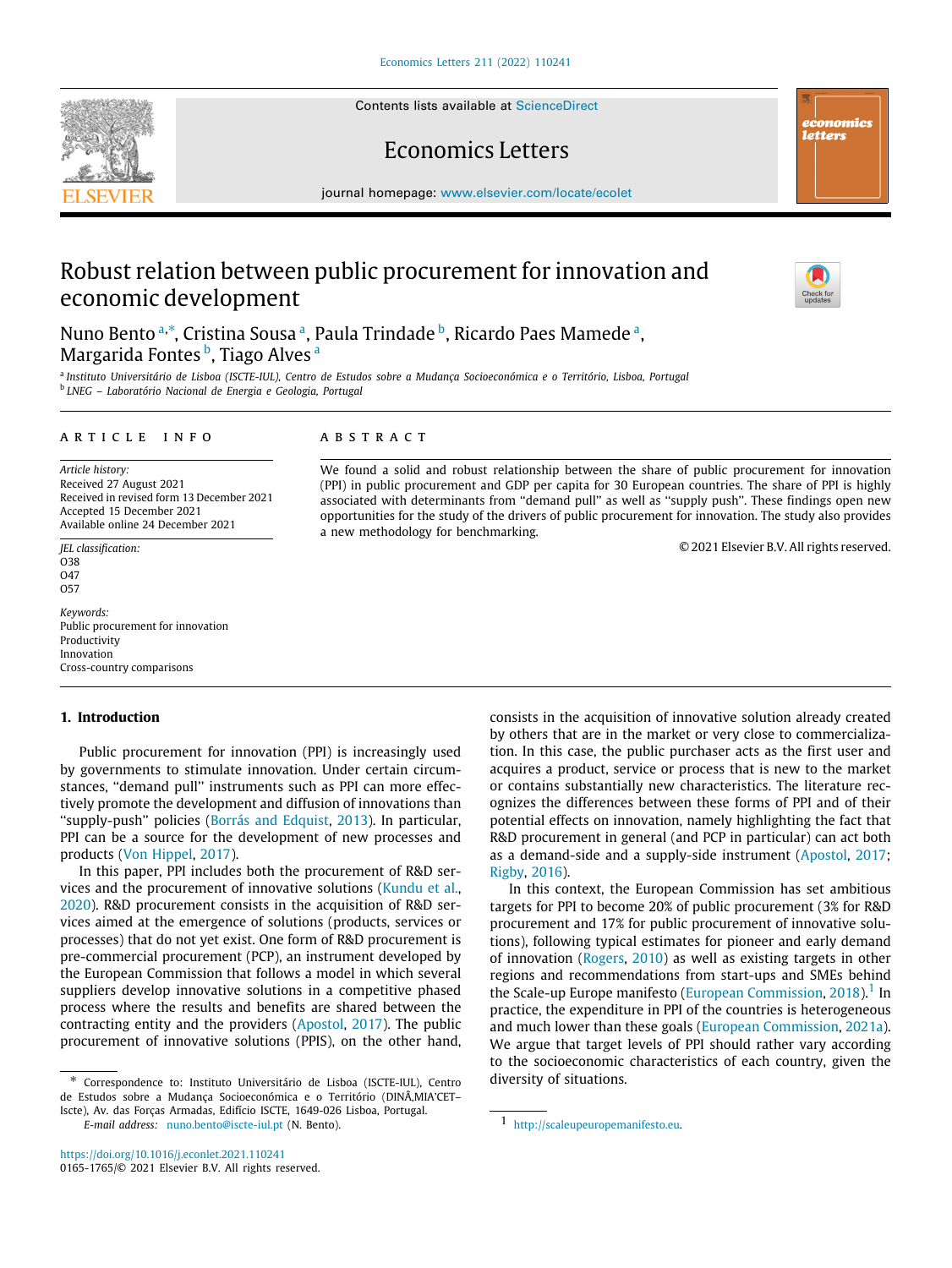

<span id="page-1-0"></span>**Fig. 1.** Relation between the expenditure in Public Procurement of Innovation (in percentage of public procurement) and GDP per capita. Note: Equation, *R* 2 and *p* value denoted by asterisks describe simple bivariate model fits (\**p* < 0.05, \*\**p* < 0.01, \*\*\**p* < 0.001). The analysis excludes Ireland and Luxemburg for financial and organizational specificities which affect the comparability of GDP per capita. However, the logarithmic relation remains strong if including these two countries, only the  $R^2$  lowers to 55% \*\*\*.

The literature on the determinants of the expenditure in PPI is surprisingly scarce [\(Kundu et al.,](#page-5-2) [2020](#page-5-2)). There is a general understanding that PPI process and barriers vary with the level of development of the economy ([Li and Georghiou](#page-5-8), [2016\)](#page-5-8), the availability of human resources and infrastructures that underpins the innovation capacity ([Edler and Georghiou](#page-5-9), [2007](#page-5-9); [Uyarra et al.,](#page-5-10) [2014\)](#page-5-10), and the institutional context enabling good procurement practices ([Rolfstam,](#page-5-11) [2009](#page-5-11)). In addition, most of the studies are qualitative and/or focused on single cases with limited scope for generalization [\(Obwegeser and Müller,](#page-5-12) [2018](#page-5-12)). For instance, [Shin](#page-5-13) [and Lee](#page-5-13) [\(2021\)](#page-5-13) find a positive effect of government purchase of innovative products on the productivity of contracted firms in Republic of Korea. [Haskel and Wallis](#page-5-14) [\(2013](#page-5-14)) show a relation between the expenditure in public research and the productivity of the economy in the United Kingdom. However, there is a lack of systematic studies which document the extent and nature of the relationship of PPI with these variables.

We perform a cross-country study on the level of expenditures in PPI as a percentage of public procurement by taking into account the socioeconomic context of the countries. The EU study (2020, 2021) is one of the few exceptions (if not the only one) that estimates the PPI for different countries, but it compares the countries in the same basis and against the same goals. We search for patterns of expenditure in PPI according to different levels of development and test the effect of the other factors surveyed in the literature.

We find a strong and robust relationship between the performance of the countries in PPI (as a percentage of public procurement) and the level of development (proxied by the GDP per capita). We show that the latter explains the heterogeneity in the levels of PPI by ruling out simultaneity bias. We also quantify the relation between the other factors and PPI. These results contribute to open new perspectives on the study of the drivers of PPI. We also provide a new methodology for benchmarking studies.

#### **2. Data and methodology**

We take the most recent estimates for the values and determinants of the European countries' public procurement for innovation, as well as use standard statistics to document strong associations between the variables.

*Data*. We use a cross-sectional dataset containing the estimates for the public procurement for innovation (PPI, dependent variable). In our definition, PPI includes public procurement of innovative solution (PPIS) and R&D procurement. Note that in the study of the [European Commission](#page-5-15) [\(2020,](#page-5-15) [2021a,](#page-5-7)[b\)](#page-5-16) PPI, PPIS and R&D procurement appear respectively as innovation procurement, public procurement of innovative solutions (there called PPI procurement) and R&D procurement. This report provides estimates for the national expenditures in PPI for 30 countries in Europe (27 EU Member States, United Kingdom, Switzerland and Norway) for the year of 2018. To the best of our knowledge, this is the most recent and comprehensive source of information for international comparison of PPI that is available. To maintain the coherence with the comparisons of the intensity of PPI, we derive the GDP and GDP per capita from the same report.

Data for countries' Total Factor Productivity (TFP) come from the Penn World Table 10.0 ([Feenstra et al.,](#page-5-17) [2015](#page-5-17)). Expenditures in public and private R&D are from the Eurostat database. Data on the share of employment in services and in highly intensive technology sectors are from the European Innovation Scorecard ([Hol](#page-5-18)[landers et al.,](#page-5-18) [2020](#page-5-18)). Country risk premiums are from [Damodaran](#page-5-19) ([2021\)](#page-5-19). DESI (2019) provides the indexes of both e-Government and integration of digital technologies in companies. Finally, indicators of good procurement score, including on the integration of the WTO Government Procurement Agreement structure, come from [Opentender](#page-5-20) [\(2021](#page-5-20)).

*Methodology*. To search for strong relations between the estimates of public procurement for innovation and the determinants found in the literature, we employ standard descriptive statistics. We use simple bivariate model fits to observed data, as well as correlations with the explanatory variables. We perform mean comparison tests for assessing the significance of the variables, including ANOVA (analysis of variance). Finally, we test for the endogeneity of key determinants, such as GDP per capita, in explaining changes in PPI through a Hausman specification test.

#### **3. Results**

[Fig.](#page-1-0) [1](#page-1-0) shows the relation between the share of PPI in public procurement (or the intensity of PPI) and GDP per capita (proxy of the level of economic development of the countries). There is a strikingly strong and robust relation between the two variables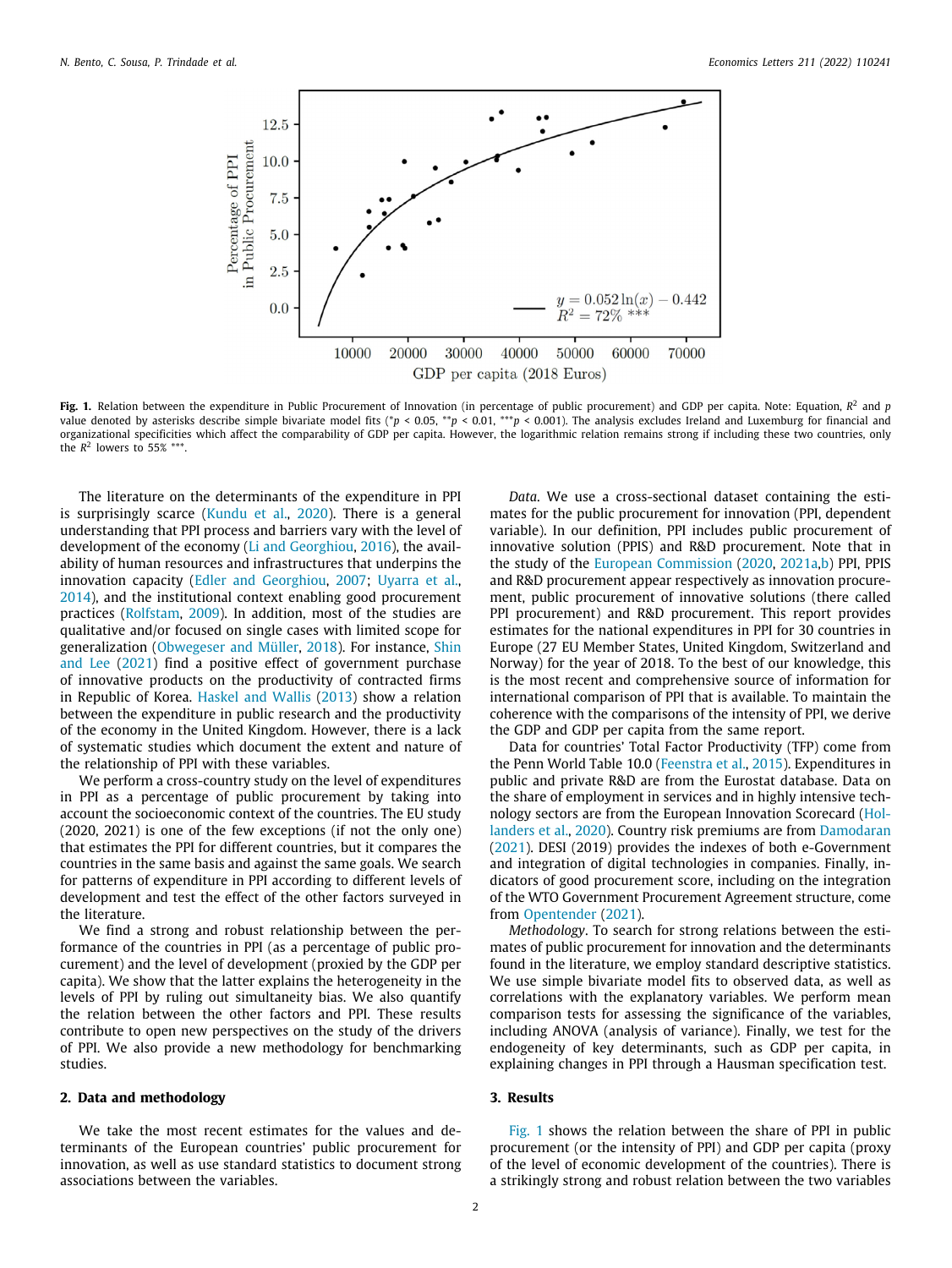#### **Table 1**

<span id="page-2-2"></span>

| Correlation matrix.                                               |            |                          |            |                          |                          |            |                          |                          |           |                          |       |                          |
|-------------------------------------------------------------------|------------|--------------------------|------------|--------------------------|--------------------------|------------|--------------------------|--------------------------|-----------|--------------------------|-------|--------------------------|
|                                                                   | [01]       | [02]                     | [03]       | [04]                     | [05]                     | [06]       | [07]                     | [08]                     | [09]      | $[10]$                   | [11]  | $[12]$                   |
| PPI/PP                                                            |            |                          |            |                          |                          |            |                          |                          |           |                          |       |                          |
| GDPpc, $\epsilon$                                                 | $0,587**$  | $\overline{\phantom{a}}$ |            |                          |                          |            |                          |                          |           |                          |       |                          |
| TFP                                                               | $0.636**$  | $0.780**$                | -          |                          |                          |            |                          |                          |           |                          |       |                          |
| Share of the knowledge-intensive<br>services in employment        | $0.499**$  | $0.851**$                | $0.579**$  | $\overline{\phantom{0}}$ |                          |            |                          |                          |           |                          |       |                          |
| Total expenditures in R&D/GDP, %                                  | $0.641**$  | 0.355                    | $0.411*$   | $0.360*$                 | $\overline{\phantom{0}}$ |            |                          |                          |           |                          |       |                          |
| Private expenditures in R&D/GDP, %                                | $0.606**$  | 0.342                    | $0.416*$   | $0.363*$                 | $0.983**$                |            |                          |                          |           |                          |       |                          |
| Population with 3rd cycle, % of<br>population aged 30 to 34 years | $0.513**$  | $0.565**$                | $0.409*$   | $0.481**$                | 0.218                    | 0.173      | $\overline{\phantom{0}}$ |                          |           |                          |       |                          |
| e-Government, score                                               | $-0.609**$ | $-0.601**$               | $-0.668**$ | $-0.528**$               | $-0.628**$               | $-0.611**$ | $-0.376*$                | $\overline{\phantom{0}}$ |           |                          |       |                          |
| Country risk premium, %                                           | $0.663**$  | $0.371*$                 | 0.357      | 0.236                    | $0.418*$                 | 0.327      | $0.512**$                | $-0.555***$              |           |                          |       |                          |
| Integration of digital technologies                               | $0.676**$  | $0.572**$                | $0.468**$  | 0.396                    | $0.530**$                | $0.493**$  | $0.551**$                | $-0.520**$               | $0.711**$ | $\overline{\phantom{0}}$ |       |                          |
| (Business), score                                                 |            |                          |            |                          |                          |            |                          |                          |           |                          |       |                          |
| Good procurement score                                            | 0.185      | 0.343                    | 0.179      | 0.188                    | 0.105                    | 0.15       | 0.227                    | $-0.195$                 | 0.175     | 0.357                    | -     |                          |
| Use of the WTO structure                                          | $0.566**$  | $0.357*$                 | 0.265      | 0.383                    | $0.525*$                 | $0.488**$  | 0.291                    | $-0.439^*$               | 0.295     | 0.397                    | 0.078 | $\overline{\phantom{0}}$ |

<span id="page-2-1"></span>\*Correlation is significant at the 0.05 level (2 sides).

<span id="page-2-0"></span>\*\*Correlation is significant at the 0.01 level (2 sides).

#### **Table 2**

<span id="page-2-3"></span>ANOVA analysis for PPI/PP across countries (one-factor, one tale).

|                                                                                          |                | Sum of squares | Degrees of freedom | Mean square | F      | Sig. |
|------------------------------------------------------------------------------------------|----------------|----------------|--------------------|-------------|--------|------|
| GDP per capita, $C$                                                                      | Between groups | 212.6          | 3                  | 70.9        | 18.4   | .000 |
|                                                                                          | Within groups  | 193.7          | 27                 | 3.8         |        |      |
|                                                                                          | Total          | 316.3          | 30                 |             |        |      |
| <b>Total Factor Productivity</b>                                                         | Between groups | 179.1          | 3                  | 59.7        | 11.749 | .000 |
|                                                                                          | Within groups  | 137.2          | 27                 | 5.1         |        |      |
|                                                                                          | Total          | 316.3          | 30                 |             |        |      |
| Share of knowledge-intensive services in<br>employment, %                                | Between groups | 154.3          | 3                  | 51.4        | 8.573  | .000 |
|                                                                                          | Within groups  | 162.0          | 27                 | 6.0         |        |      |
|                                                                                          | Total          | 316.3          | 30                 |             |        |      |
| e-Government                                                                             | Between groups | 152.4          | 3                  | 50.8        | 8.784  | .000 |
|                                                                                          | Within groups  | 150.4          | 26                 | 5.8         |        |      |
|                                                                                          | Total          | 302.8          | 29                 |             |        |      |
| Country risk premium, %                                                                  | Between groups | 150.4          | 3                  | 50.1        | 7.935  | .001 |
|                                                                                          | Within groups  | 164.3          | 26                 | 6.3         |        |      |
|                                                                                          | Total          | 314.7          | 29                 |             |        |      |
| Population with 3rd cycle, % of population<br>aged 30 to 34 years                        | Between groups | 139.8          | 3                  | 46.6        | 7.126  | .001 |
|                                                                                          | Within groups  | 176.6          | 27                 | 6.5         |        |      |
|                                                                                          | Total          | 316.3          | 30                 |             |        |      |
| Total expenditures in R&D/GDP, %                                                         | Between groups | 135.5          | 3                  | 45.2        | 6.746  | .002 |
|                                                                                          | Within groups  | 180.8          | 27                 | 6.7         |        |      |
|                                                                                          | Total          | 316.3          | 30                 |             |        |      |
| Integration of digital technologies (Business)                                           | Between groups | 130.2          | 3                  | 43.4        | 6.536  | .002 |
|                                                                                          | Within groups  | 172.6          | 26                 | 6.6         |        |      |
|                                                                                          | Total          | 302.9          | 29                 |             |        |      |
| Use of the WTO structure                                                                 | Between groups | 103.1          | 3                  | 34.4        | 4.352  | .013 |
|                                                                                          | Within groups  | 213.2          | 27                 | 7.9         |        |      |
|                                                                                          | Total          | 36.3           | 30                 |             |        |      |
| Share of industrial employment in medium<br>and high technological intensity industry, % | Between groups | 93.3           | 3                  | 31.1        | 3.763  | .022 |
|                                                                                          | Within groups  | 223.1          | 27                 | 8.3         |        |      |
|                                                                                          | Total          | 316.3          | 30                 |             |        |      |
| Good procurement score                                                                   | Between groups | 54.3           | 3                  | 18.1        | 1.866  | .159 |
|                                                                                          | Within groups  | 262.0          | 27                 | 9.7         |        |      |
|                                                                                          | Total          | 316.3          | 30                 |             |        |      |

Note: sorted in decreasing order by mean square between groups. Metrics in index, unless otherwise specified.

(*R* <sup>2</sup> of 72%, significant at more than 99.9%). The relation is nonlinear and follows a logarithmic pattern. The intensity of PPI tends to grow fast in the early stages of development up to 8%, around 20,000–25,000 € of GDP per capita, and to evolve more slowly and eventually stabilize afterwards.

[Table](#page-2-2) [1](#page-2-2) presents the Pearson correlation coefficients (including significances) between the variables. Besides GDP per capita, intensity of PPI (PPI/PP) is highly and significantly correlated with ''demand pull'' factors such as private expenditures of R&D/GDP, e-Government and country risk premium (here negatively correlated). PPI/PP has also high and significant correlations with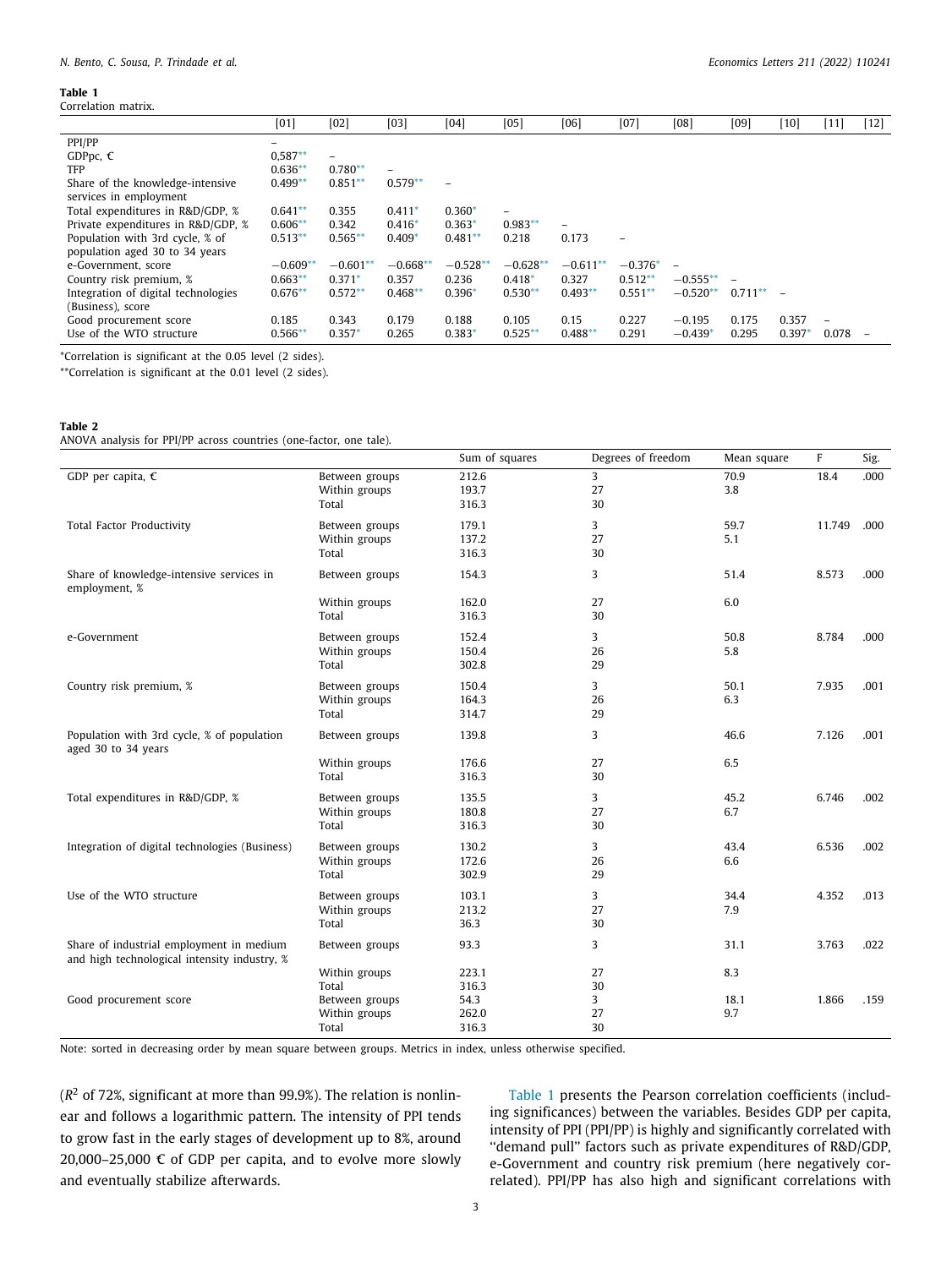#### **Table 3**

## OLS, 2SLS and endogeneity test.

The estimated equation is:  $PPI/PP_i = \alpha + \beta GDPpercapita_i + \gamma'X_i + \varepsilon_i$ . The dependent variable in the first-stage is GDP per capita (GDPpc). In the first stage, GDPpc is instrumented by the total factor productivity (TFP) and the share of employment in knowledge intensive services of the countries. In the second stage, the dependent variable is the share of Public Purchase for Innovation (PPI) in Public Purchase (PP), i.e. PPI/PP. This is regressed on the predicted values of GDPpc from the first-stage as well as other countries' characteristics (*Xi*) known to affect the PPI/PP: share of total R&D expenditures in GDP (R&D) and E-Government. For comparison, the second stage is also regressed using the OLS estimation method. The Cragg–Donald F-statistic is the first-stage F-test for weak instruments. The Sargan chi-squared is the test of overidentifying restrictions. The Wu–Hausman F-statistic is the test for endogeneity. Section 2 provides more details about the variable definitions and data sources. ε*<sup>i</sup>* is an error term. Standard errors are in parentheses.

<span id="page-3-2"></span>

|                                            | <b>OLS</b>    | 2SLS                  |
|--------------------------------------------|---------------|-----------------------|
| <b>Variables</b>                           |               |                       |
| GDPpc                                      | 0.0000465*    | $0.0000573**$         |
|                                            | (0.000187)    | (0.0000193)           |
| R&D                                        | 1.398371**    | 1.351192**            |
|                                            | (0.4885967)   | (0.4591977)           |
| E-government                               | $0.1048463**$ | 0.0990973**           |
|                                            | (0.03464)     | (0.0327472)           |
| Intercept                                  | $-1.505159$   | $-1.444221$           |
|                                            | (1.830009)    | (1.715317)            |
| First stage instruments                    |               |                       |
| Total factor productivity                  |               | 66635.9**             |
|                                            |               | (13888.26)            |
| Employment in knowledge intensive services |               | 1930.442**            |
|                                            |               | (290.3118)            |
| <b>Model Fit</b>                           |               |                       |
| $R^2$                                      | 0.6627        | 0.6583                |
| N                                          | 30            | 30                    |
| 2SLS diagnosis                             |               |                       |
| Wu-Hausman test - $F(1, 25)$               |               | 1.56871; $p = 0.2220$ |
| Sargan test - $Chi2(1)$                    |               | 1.11533; $p = 0.2909$ |
| Weak Instruments test - $F(2, 25)$         |               | 56.7001; $p < 0.01$   |
|                                            |               |                       |

<span id="page-3-0"></span> $*_{p}$  < 0.05.

''supply push'' determinants, namely TFP, population with tertiary education among people between 30 and 34 years, and integration of digital technologies in business.

The ANOVA analysis stresses the significance (95% confidence, *p* < 0.025) of the ten determinants of the share of PPI in public procurement suggested by the literature: GDP per capita; TFP; share of industrial employment in medium and high technological intensity industry; share of knowledge-intensive services in employment; total expenditures in R&D/GDP; population with tertiary education as a percentage of population aged 30 to 34 years; country risk premium; e-Government; integration of digital technologies in business; use of the WTO structure ([Table](#page-2-3) [2\)](#page-2-3). Only the good procurement score is not significant, but this may have to do with the composite nature of this index.

To analyze the heterogeneity within groups, we compare the means of PPI/PP by quartile of each explanatory variable ([Fig.](#page-4-0) [2\)](#page-4-0). Similarly to [Fig.](#page-1-0) [1,](#page-1-0) where the intensity of PPI rapidly grows for low values of GDP per capita, we find a resembling pattern for TFP, population with tertiary education and use of the WTO structure. Country risk premium has more effect after the third quartile. Other variables produce strong effects for higher values like in the case of employment in knowledge-intensive services, e-Government and integration of digital technologies in business. A surprising shape appears in the share of R&D expenditures in GDP for which the intensity of PPI increases almost linearly with this ''pull'' variable. Employment in medium and high technological intensive industry, on the other hand, shows a decrease in the intensity of PPI for the countries in the first quartile. This indicates possible effects of saturation for countries with the highest capacity of the contracted companies, which may find more profitable opportunities of innovation outside the public market.

Finally, [Table](#page-3-2) [3](#page-3-2) presents the results of the endogeneity (Hausman) test to the effect of GDP per capita in PPI/PP. The two-stage least squares (2SLS) regressions show a high *R* 2 (66%) and the Fstatistic ( $p < 0.01$ ) rejects the hypothesis of weak instruments, thus validating the instrumentation of GDP per capita. The Sagan test  $(p = 0.2909)$  does not reject the null hypothesis under which our instruments are valid. Finally, the Wu–Hausman test  $(p = 0.2220)$  fails to reject the null hypothesis under which GDP per capita is exogenous, thus ruling out simultaneity bias and validating the results of the OLS regression. The results also highlight the hybrid characteristics of PPI, in line with previous research (e.g. [Apostol](#page-5-3), [2017\)](#page-5-3). Its intensity is found to be related not only to demand side policy but also variables dealing with the supply side capacity.

## **4. Conclusion**

We estimate the effect of several factors on the intensities of PPI in European countries. We find a strong pattern between these intensities and the level of GDP per capita. The relation is nonlinear and increases faster in the early stages of development. Other factors show a high correlation with the intensity of PPI, namely with ''supply'' (e.g. TFP, share of knowledge-intensive services in employment) and ''pull'' drivers (e.g. e-Government, total expenditures in R&D/GDP). The striking relationship between PPI and GDP per capita can inspire the development of more studies which integrate this feature.

The striking relationship between the intensity of PPI and GDP per capita suggests that the room for improvements in PPI are bounded by the socio economic context of each country. Structural factors, such as the lack of PPI (and other) competences

<span id="page-3-1"></span><sup>\*\*</sup>*p* < 0.01.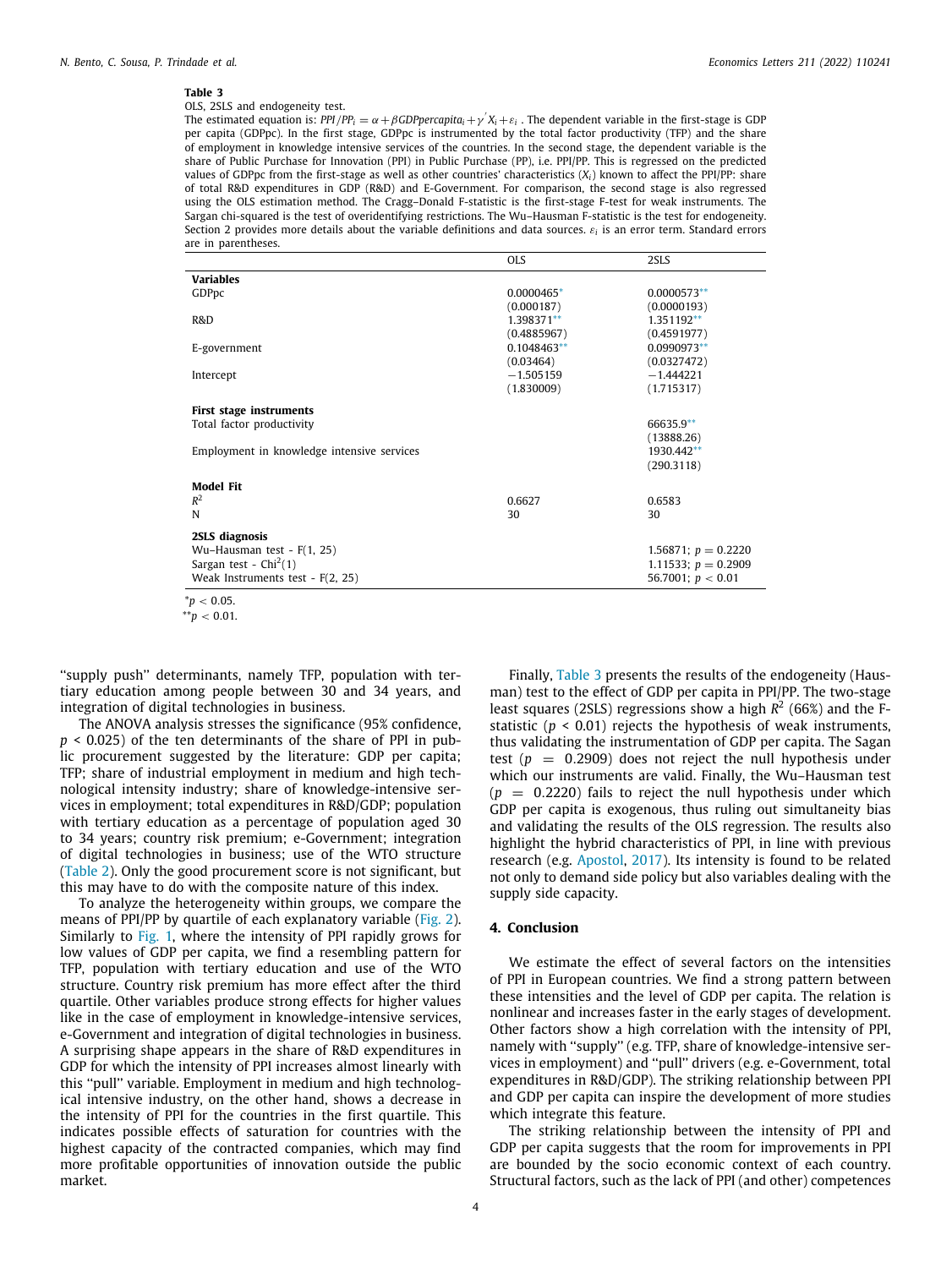

<span id="page-4-0"></span>Fig. 2. ANOVA plots for shares of PPI on public procurement by quartiles of the surveyed variables. Note: higher quartile is higher value, even when this is a bad result (e.g. country risk premium). Only variables with significant mean differences are shown.